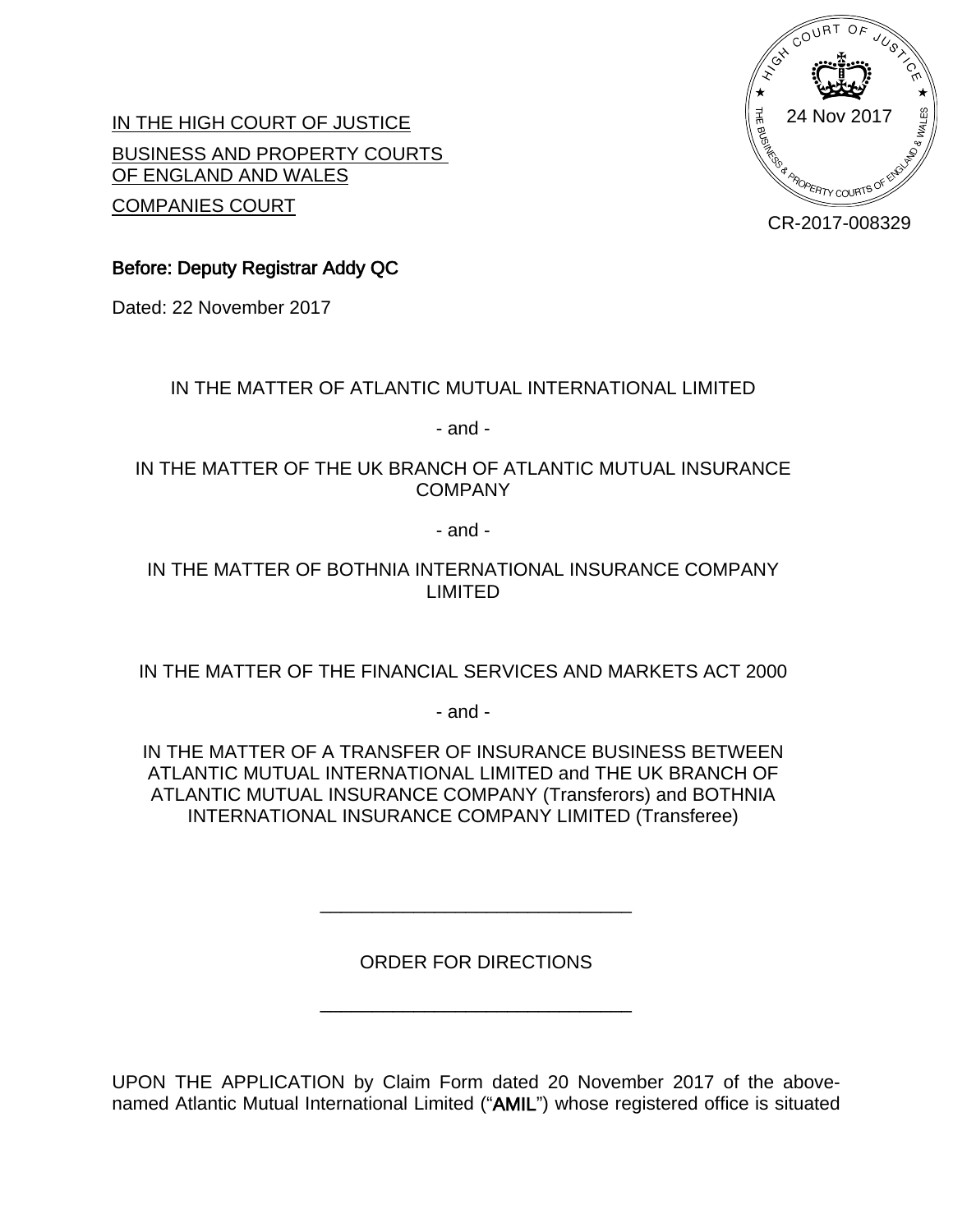at CityPoint, 1 Ropemaker Street, London EC2Y 9AW and whose registered number is 03950815, one of the Claimants named in the Claim Form, and Atlantic Mutual Insurance Company ("**AMIC**") a New York mutual company for its UK Branch ("**AMIC-UK**"), whose UK branch registration number is BR012721 one of the Claimants named in the Claim form, and Bothnia International Insurance Company Limited ("**Bothnia**") whose registered office is at Eerikinkatu 27, FL - 00180, Helsinki, Finland and whose registered number is 0947118.3, one of the Claimants named in the Claim Form;

AND UPON HEARING Mr Purves, Counsel for AMIL, AMIC-UK and Bothnia;

AND UPON READING the said Claim Form and the evidence;

AND THE COURT being satisfied with the steps intended to be taken to comply with the Financial Services and Markets Act 2000 (Control of Business Transfers) (Requirements on Applicants) Regulations 2001 (the "**Regulations**");

IT IS ORDERED THAT notice pursuant to Regulation 3(2)(a)(i) of the Regulations, in the form approved by the Prudential Regulation Authority (the "**PRA**"), be inserted once in each of The London Gazette, The Edinburgh Gazette, and The Belfast Gazette;

AND IT IS ORDERED THAT the requirement in Regulation 3(2)(a)(ii) of the Regulations that a notice (the "**notice**") stating that the application under section 107 of the Financial Services and Markets Act for an order sanctioning an insurance business transfer scheme be published in two national newspapers in the United Kingdom, be dispensed with;

AND IT IS ORDERED THAT the requirement in Regulation 3(2)(a)(iii) of the Regulations, that notice in the form approved by the PRA be inserted in two national newspapers in any EEA state in which is located the risk to which a transferring contract of insurance relates, be dispensed with;

AND IT IS ORDERED THAT the requirement in Regulation 3(2)(a)(iv) of the Regulations, that notice in the form approved by the PRA be inserted in one national newspaper in any EEA state in which is located the establishment of a policyholder to which a transferring contract of reinsurance relates, be dispensed with;

AND IT IS ORDERED THAT the requirement in Regulation 3(2)(b) of the Regulations, to send notice in the form approved by the PRA to every policyholder of AMIL, AMIC (including AMIC-UK) and Bothnia, be dispensed with;

AND IT IS ORDERED THAT the requirement in Regulation 3(2)(c) of the Regulations, that notice that the application has been made be sent to affected reinsurers, be dispensed with;

AND IT 1S ORDERED THAT the Application be listed for hearing before a Judge on 7 May 2018, or as soon as possible thereafter;

AND IT IS ORDERED THAT AMIL, AMIC-UK and Bothnia each have liberty to apply.